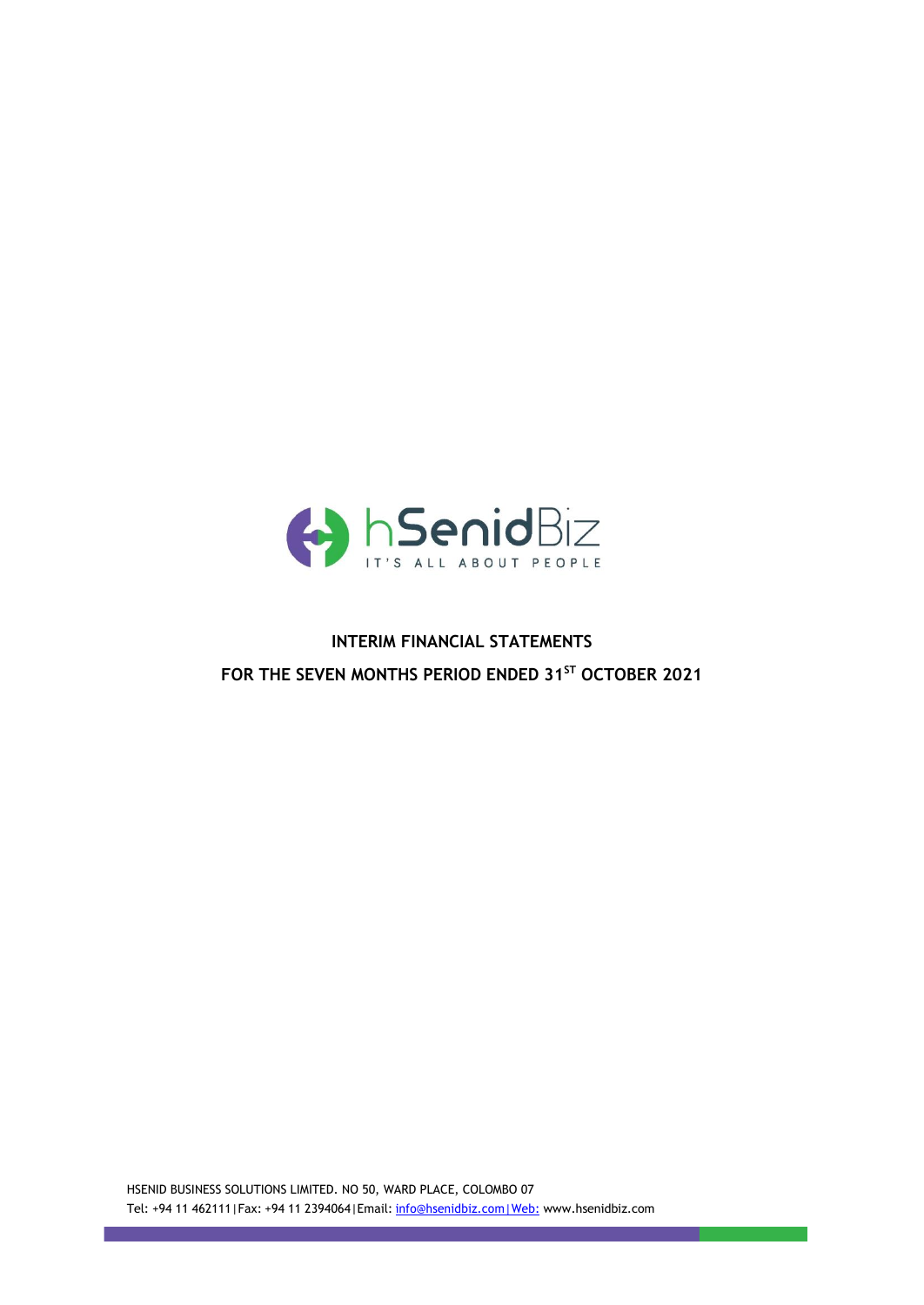# HSENID BUSINESS SOLUTIONS LIMITED STATEMENT OF FINANCIAL POSITION

| AS AT                               | <b>GROUP</b>  |               | <b>COMPANY</b> |               |  |
|-------------------------------------|---------------|---------------|----------------|---------------|--|
|                                     | 31.10.2021    | 31.03.2021    | 31.10.2021     | 31.03.2021    |  |
|                                     | Rs.           | Rs.           | Rs.            | Rs.           |  |
| <b>ASSETS</b>                       |               |               |                |               |  |
| <b>Non-Current Assets</b>           |               |               |                |               |  |
| Property, plant and equipment       | 13,315,109    | 9,463,710     | 13,089,778     | 9,245,801     |  |
| Right of use Assets                 | 27,751,457    | 40,468,176    | 27,751,457     | 37,975,677    |  |
| Intangible assets                   | 180,964,446   | 160,497,821   | 175,786,229    | 158,092,148   |  |
| Goodwill on acquisition             | 2,008,131     | 2,008,131     |                |               |  |
| Investments in subsidiaries         |               |               | 136,859,362    | 136,859,362   |  |
| Deferred tax assets                 | 2,455,682     | 2,455,682     | 2,422,063      | 2,422,063     |  |
|                                     | 226,494,824   | 214,893,519   | 355,908,889    | 344,595,051   |  |
| <b>Current Assets</b>               |               |               |                |               |  |
| Inventories                         | 20,356,714    | 19,659,971    | 20,356,714     | 19,659,971    |  |
| Trade and other receivables         | 470,285,952   | 444,859,200   | 560,353,417    | 531,696,507   |  |
| Advances and prepayments            | 39,919,577    | 51,102,115    | 11,539,498     | 6,218,041     |  |
| Other current financial assets      | 321,027,278   | 258,835,421   | 321,027,278    | 258,835,421   |  |
| Cash and bank balances              | 246,046,059   | 261,483,690   | 127,328,602    | 107,709,392   |  |
|                                     | 1,097,635,580 | 1,035,940,397 | 1,040,605,509  | 924,119,332   |  |
| <b>Total Assets</b>                 | 1,324,130,404 | 1,250,833,916 | 1,396,514,398  | 1,268,714,383 |  |
|                                     |               |               |                |               |  |
| <b>EQUITY AND LIABILITIES</b>       |               |               |                |               |  |
| <b>Capital and Reserves</b>         |               |               |                |               |  |
| Stated capital                      | 231,009,755   | 224,036,627   | 231,009,755    | 224,036,627   |  |
| Currency translation reserve        | 19,946,482    | 17,775,308    |                |               |  |
| Retained earnings                   | 616,997,537   | 527,476,218   | 775,241,939    | 679, 757, 364 |  |
| <b>Total Equity</b>                 | 867, 953, 774 | 769,288,153   | 1,006,251,694  | 903,793,990   |  |
|                                     |               |               |                |               |  |
| <b>Non-Current Liabilities</b>      |               |               |                |               |  |
| Retirement benefit obligation       | 73,480,966    | 71,432,216    | 73,480,966     | 71,432,216    |  |
| Interest bearing borrowings         | 9,924,801     | 28,370,123    | 9,924,801      | 28,370,123    |  |
|                                     | 83,405,767    | 99,802,339    | 83,405,767     | 99,802,339    |  |
| <b>Current Liabilities</b>          |               |               |                |               |  |
| Trade and other payables            | 253,166,640   | 275,594,334   | 187,282,302    | 161,587,784   |  |
| Deferred income                     | 51,626,679    | 58,965,318    | 51,626,679     | 58,965,318    |  |
| Interest bearing borrowings         | 65,092,284    | 39,861,757    | 65,092,284     | 37,309,250    |  |
| Income tax payable                  | 2,885,260     | 7,322,016     | 2,855,672      | 7,255,702     |  |
|                                     | 372,770,863   | 381,743,424   | 306,856,937    | 265,118,054   |  |
| <b>Total Equity and Liabilities</b> | 1,324,130,404 | 1,250,833,916 | 1,396,514,398  | 1,268,714,383 |  |

These financial statements are in compliance with the requirements of the Companies Act No. 7 of 2007.

 $Q_{\text{ul}}$  $\frac{1}{\sqrt{2}}$ Head of Finance

The Board of Directors is responsible for these financial statements. Signed for and on behalf of

 $\sum_{i=1}^{n} a_i$ Director

November 23, 2021 Colombo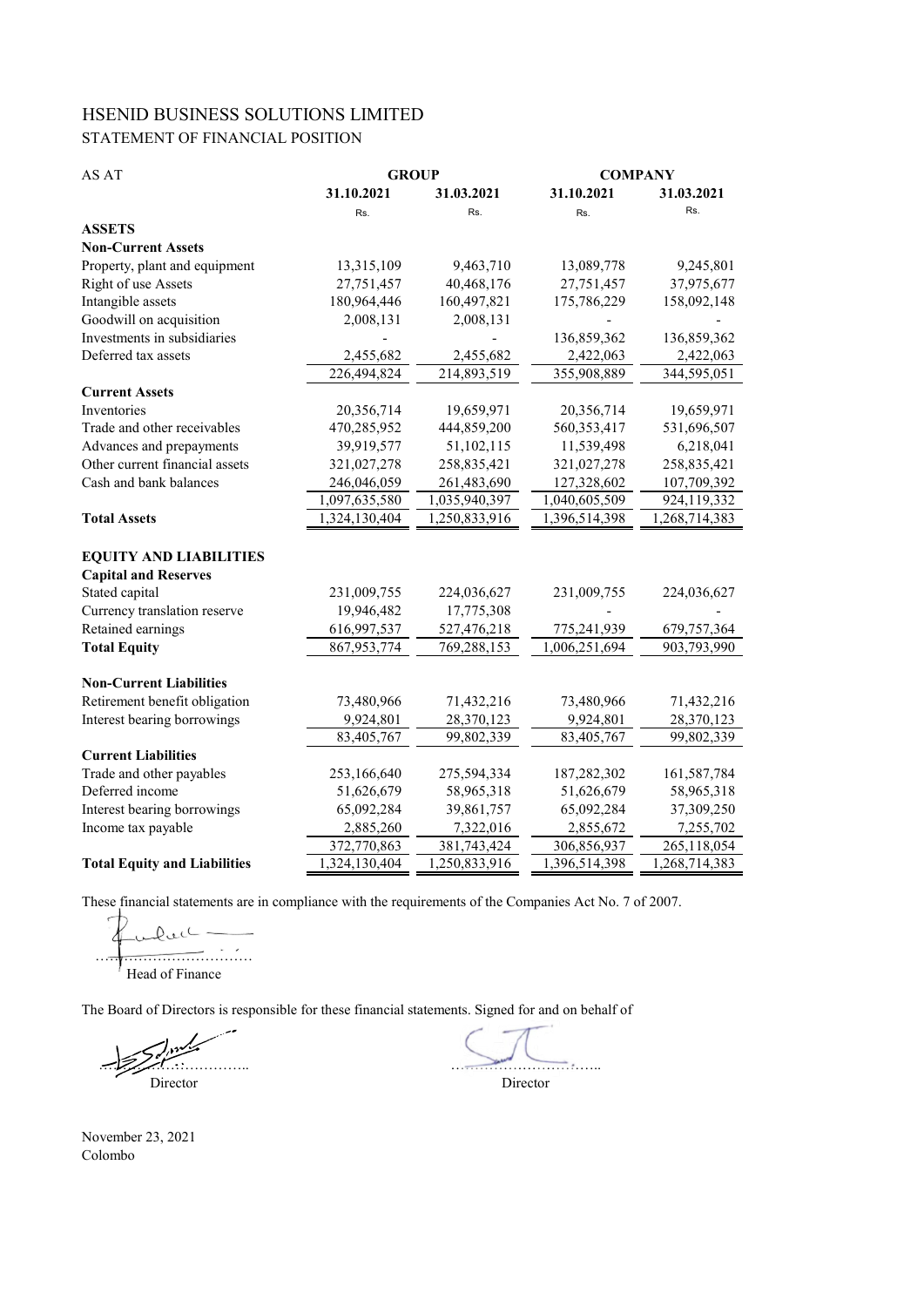## STATEMENT OF PROFIT OR LOSS AND OTHER COMPREHENSIVE INCOME HSENID BUSINESS SOLUTIONS LIMITED

#### For the period ended 31st October

|                                                                                                               | <b>GROUP</b>      |                   | <b>COMPANY</b>    |                   |  |
|---------------------------------------------------------------------------------------------------------------|-------------------|-------------------|-------------------|-------------------|--|
|                                                                                                               | 31.10.2021<br>Rs. | 31.10.2020<br>Rs. | 31.10.2021<br>Rs. | 31.10.2020<br>Rs. |  |
| Revenue                                                                                                       | 579,157,382       | 402,225,374       | 493, 321, 749     | 375,910,398       |  |
| Cost of sales                                                                                                 | (254,111,032)     | (189,722,052)     | (184, 979, 056)   | (159, 837, 340)   |  |
| Gross profit                                                                                                  | 325,046,350       | 212,503,322       | 308,342,693       | 216,073,057       |  |
| Other income                                                                                                  | 3,685,507         | 3,666,272         | 1,808,223         | 73,447            |  |
| Administrative expenses                                                                                       | (95, 142, 562)    | (76,089,822)      | (75, 588, 935)    | (56, 993, 465)    |  |
| Selling and marketing expenses                                                                                | (69, 163, 171)    | (41, 260, 460)    | (65, 656, 851)    | (38,081,361)      |  |
| Finance cost                                                                                                  | (3, 125, 240)     | (585, 826)        | (3,096,273)       | (585, 826)        |  |
| Finance income                                                                                                | 4,159,475         | 3,391,751         | 4,159,475         | 3,391,751         |  |
| Other operating expenses                                                                                      | (43,380,473)      | (38,511,679)      | (42, 270, 103)    | (38, 306, 014)    |  |
| Profit before tax                                                                                             | 122,079,886       | 63,113,558        | 127,698,229       | 85,571,590        |  |
| Tax (expense)/reversal                                                                                        | (2,554,454)       |                   | (2,209,540)       |                   |  |
| Profit for the year                                                                                           | 119,525,432       | 63,113,558        | 125,488,689       | 85,571,590        |  |
| Other comprehensive income                                                                                    |                   |                   |                   |                   |  |
| Exchange Gain/(Loss) on translation of foreign<br>operations                                                  | 2,171,174         | 2,185,332         |                   |                   |  |
| Total comprehensive income for the period                                                                     | 121,696,606       | 65,298,891        | 125,488,689       | 85,571,590        |  |
| Profit for the year<br>Equity holders of the Company<br>Non-controlling interest                              | 119,525,432       | 63,113,558        | 125,488,689       | 85,571,590        |  |
| Total comprehensive income/profit for the period<br>Equity holders of the Company<br>Non-controlling interest | 121,696,606       | 65,298,891        | 125,488,689       | 85,571,590        |  |
| <b>Earnings Per Share - Basic</b>                                                                             | 0.54              | 0.29              | 0.57              | 0.40              |  |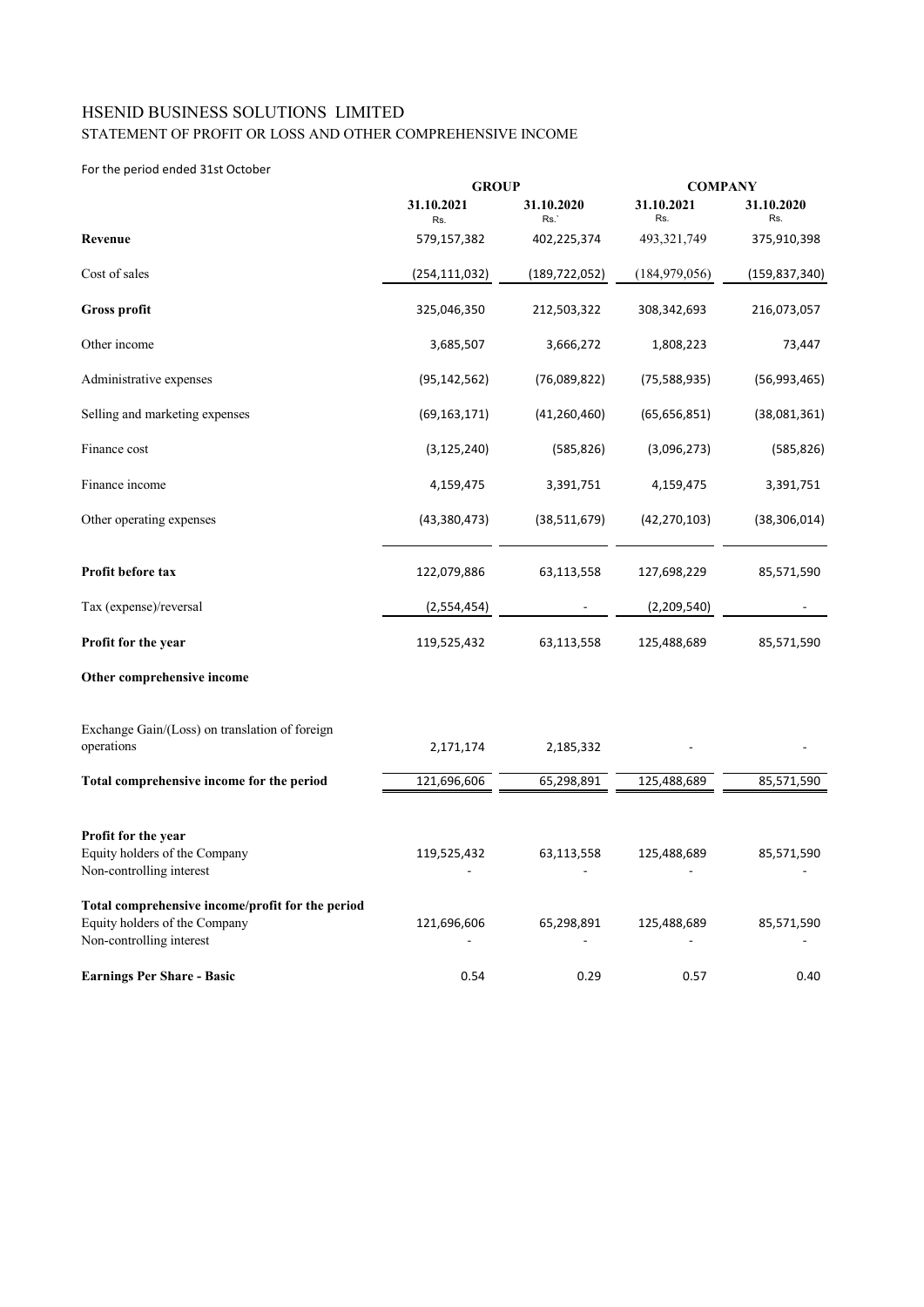## STATEMENT OF CHANGES IN EQUITY HSENID BUSINESS SOLUTIONS LIMITED

#### **Group**

|                                 | <b>Stated</b><br>Capital | Currency<br><b>Translation</b><br><b>Reserve</b> | <b>Retained</b><br><b>Earnings</b> | <b>Total</b><br><b>Equity</b> |
|---------------------------------|--------------------------|--------------------------------------------------|------------------------------------|-------------------------------|
|                                 | Rs.                      | Rs.                                              | Rs.                                | Rs.                           |
| Balance as at 01st April 2020   | 225,775,613              | 7,835,023                                        | 330,275,541                        | 563,886,176                   |
| Profit for the period           |                          |                                                  | 63,113,558                         | 63,113,558                    |
| Dividends                       |                          |                                                  | (19, 778, 208)                     | (19, 778, 208)                |
| Other comprehensive income      |                          | 2,185,332                                        |                                    | 2,185,332                     |
| Total comprehensive income      |                          | 2,185,332                                        | 43,335,350                         | 45,520,682                    |
| Share Issue                     | 6,270,797                |                                                  |                                    | 6,270,797                     |
| Balance as at 31st Oct 2020     | 232,046,410              | 10,020,355                                       | 373,610,891                        | 615,677,656                   |
|                                 |                          |                                                  |                                    |                               |
| Balance as at 01st April 2021   | 224,036,627              | 17,775,308                                       | 527,476,218                        | 769,288,153                   |
| Profit for the period           |                          |                                                  | 119,525,432                        | 119,525,432                   |
| Other comprehensive income      |                          | 2,171,174                                        |                                    | 2,171,174                     |
| Total comprehensive income      |                          | 2,171,174                                        | 119,525,432                        | 121,696,606                   |
| Dividends                       |                          |                                                  | (30,004,113)                       | (30,004,113)                  |
| Share Issue                     | 6,973,128                |                                                  |                                    | 6,973,128                     |
| Balance as at 31st October 2021 | 231,009,755              | 19,946,482                                       | 616,997,537                        | 867,953,774                   |
|                                 |                          |                                                  |                                    |                               |
| Company                         |                          | <b>Stated</b>                                    | <b>Retained</b>                    | <b>Total</b>                  |
|                                 |                          | Capital                                          | <b>Earnings</b>                    | <b>Equity</b>                 |
|                                 |                          | Rs.                                              | Rs.                                | Rs.                           |
| Balance as at 01st April 2020   |                          | 225,775,613                                      | 463,948,475                        | 689,724,088                   |
| Dividends                       |                          |                                                  | (19, 778, 208)                     | (19, 778, 208)                |

Profit for the period 85,571,590 85,571,590 Total comprehensive income 65,793,382 65,793,382 Share Issue 6,270,797 6,270,797 6,270,797 6,270,797 Balance as at 31st October 2020 232,046,410 529,741,857 761,788,266

| Balance as at 01st April 2021   | 224,036,627              | 679, 757, 364 | 903,793,990   |
|---------------------------------|--------------------------|---------------|---------------|
| Profit for the period           | $\overline{\phantom{a}}$ | 125,488,689   | 125,488,689   |
| Total comprehensive income      |                          | 125,488,689   | 125,488,689   |
| Dividends                       | $\overline{\phantom{a}}$ | (30,004,113)  | (30,004,113)  |
| Share Issue                     | 6,973,128                | -             | 6,973,128     |
| Balance as at 31st October 2021 | 231,009,755              | 775,241,939   | 1,006,251,694 |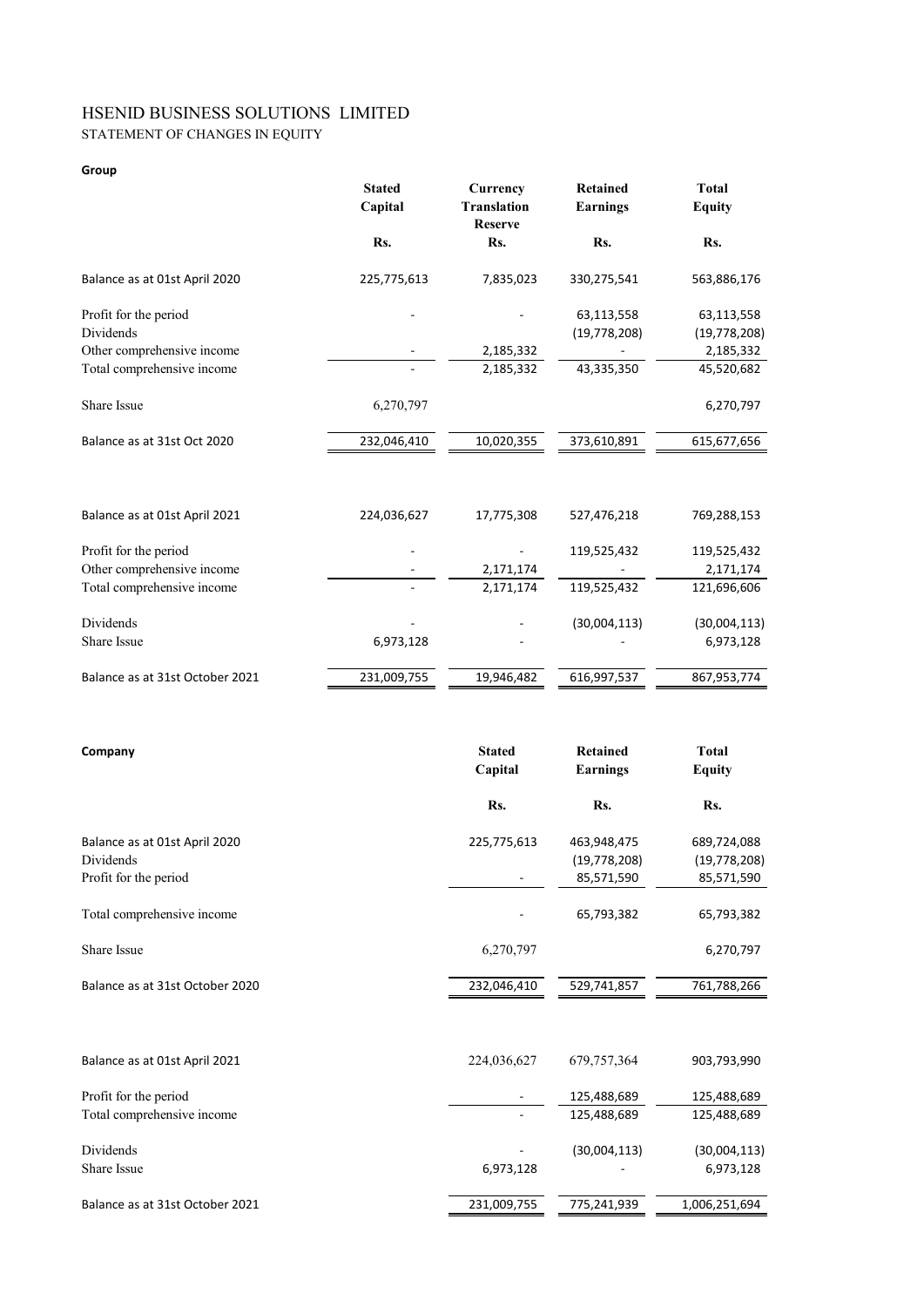# STATEMENT OF CASH FLOWS HSENID BUSINESS SOLUTIONS LIMITED

For the period ended 31st October

|                                                        | <b>GROUP</b>   |                | <b>COMPANY</b> |                |
|--------------------------------------------------------|----------------|----------------|----------------|----------------|
|                                                        | 31.10.2021     | 31.10.2020     | 31.10,2021     | 31.10.2020     |
| <b>Cash Flows from/(used in) Operating Activities</b>  |                | Rs.            |                | Rs.            |
| Profit before tax                                      | 122,079,886    | 63,113,558     | 127,698,229    | 85,571,590     |
| <b>Adjustment For</b>                                  |                |                |                |                |
| Depreciation                                           | 2,561,052      | 1,944,573      | 2,561,052      | 1,944,573      |
| Amortisation                                           | 49,396,251     | 35,717,207     | 48,736,626     | 35,533,517     |
| Impairment/(writing back) of trade receivable          | 2,003,924      | 3,005          |                |                |
| Finance income                                         | (4, 159, 475)  | (3,391,751)    | (4, 159, 475)  | (3, 391, 751)  |
| Finance cost                                           | 3,125,240      | 585,826        | 3,096,273      | 585,826        |
| Provision for defined benefit plan                     | 4,550,000      | 4,550,000      | 4,550,000      | 4,550,000      |
| Forex loss/(gain)                                      | (1,747,580)    | 192,668        | (1,807,723)    | (101, 847)     |
| Operating profit before working capital changes        | 177,809,298    | 102,715,086    | 180,674,982    | 124,691,907    |
| Decrease / (Increase) in inventories                   | (696, 743)     | (4,623,054)    | (696, 743)     | (4,623,054)    |
| Decrease / (Increase) in trade and other receivables   | (27, 430, 676) | (2,516,192)    | (28, 656, 910) | (10, 563, 808) |
| Decrease/(Increase) in advance and prepayment          | 11,182,538     | (24, 844, 409) | (5,321,457)    | (1,564,617)    |
| Increase / (Decrease) in deferred income               | (7, 338, 639)  | (10, 818, 200) | (7, 338, 639)  | (10, 818, 200) |
| Increase / (Decrease) in trade and other payables      | (22, 427, 693) | 26,740,651     | 25,694,520     | 762,984        |
| Cash generated from operations                         | 131,098,084    | 86,653,882     | 164,355,752    | 97,885,212     |
| Finance cost paid                                      | (654, 539)     | (585, 826)     | (654, 539)     | (585, 826)     |
| Defined benefit obligation paid                        | (2,501,250)    |                | (2,501,250)    |                |
| Tax paid                                               | (6,991,209)    | (6, 747, 307)  | (6,609,570.00) | (6, 231, 905)  |
| Net cash from operating activities                     | 120,951,085    | 79,320,749     | 154,590,393    | 91,067,481     |
| Cash flows from/(used in) investing activities         |                |                |                |                |
| Acquisition of property, plant and equipment           | (6,405,029)    | (1,360,900)    | (6,405,029)    | (1,360,900)    |
| Acquisition of intangible assets                       | (58,076,413)   | (38,019,605)   | (56, 206, 487) | (35, 469, 589) |
| Finance income received                                | 4,159,475      | 3,391,751      | 4,159,475      | 3,391,751      |
| Net cash used in investing activities                  | (60, 321, 967) | (35,988,753)   | (58, 452, 041) | (33,438,738)   |
| Cash flows from/(used in) financing activities         |                |                |                |                |
| Issueance of shares                                    | 6,973,128      | 6,270,797      | 6,973,128      | 6,270,797      |
| Disbursement of term loans                             |                | 25,000,000     |                | 25,000,000     |
| Payment of lease installments                          | (13, 840, 083) |                | (12, 350, 175) |                |
| Dividend paid                                          | (30,004,113)   | (19, 778, 208) | (30,004,113)   | (19, 778, 208) |
| Repayment of bank loans                                | (12, 534, 730) | (412,001)      | (12, 534, 730) | (412,001)      |
| Net cash used in financing activities                  | (49, 405, 798) | 11,080,588     | (47, 915, 890) | 11,080,588     |
| Currency translation adjustment                        | 3,750,022      | 1,989,256      | 1,807,723      | 101,847        |
| Net increase in cash and cash equivalents              | 14,973,343     | 56,401,839     | 50,030,185     | 68,811,178     |
| Cash and cash equivalents at the beginning of the year | 431,231,727    | 308,475,161    | 277,457,429    | 188,177,034    |
| Cash and cash equivalents at the end of the period     | 446,205,069    | 364,877,001    | 327,487,614    | 256,988,212    |
|                                                        |                |                |                |                |